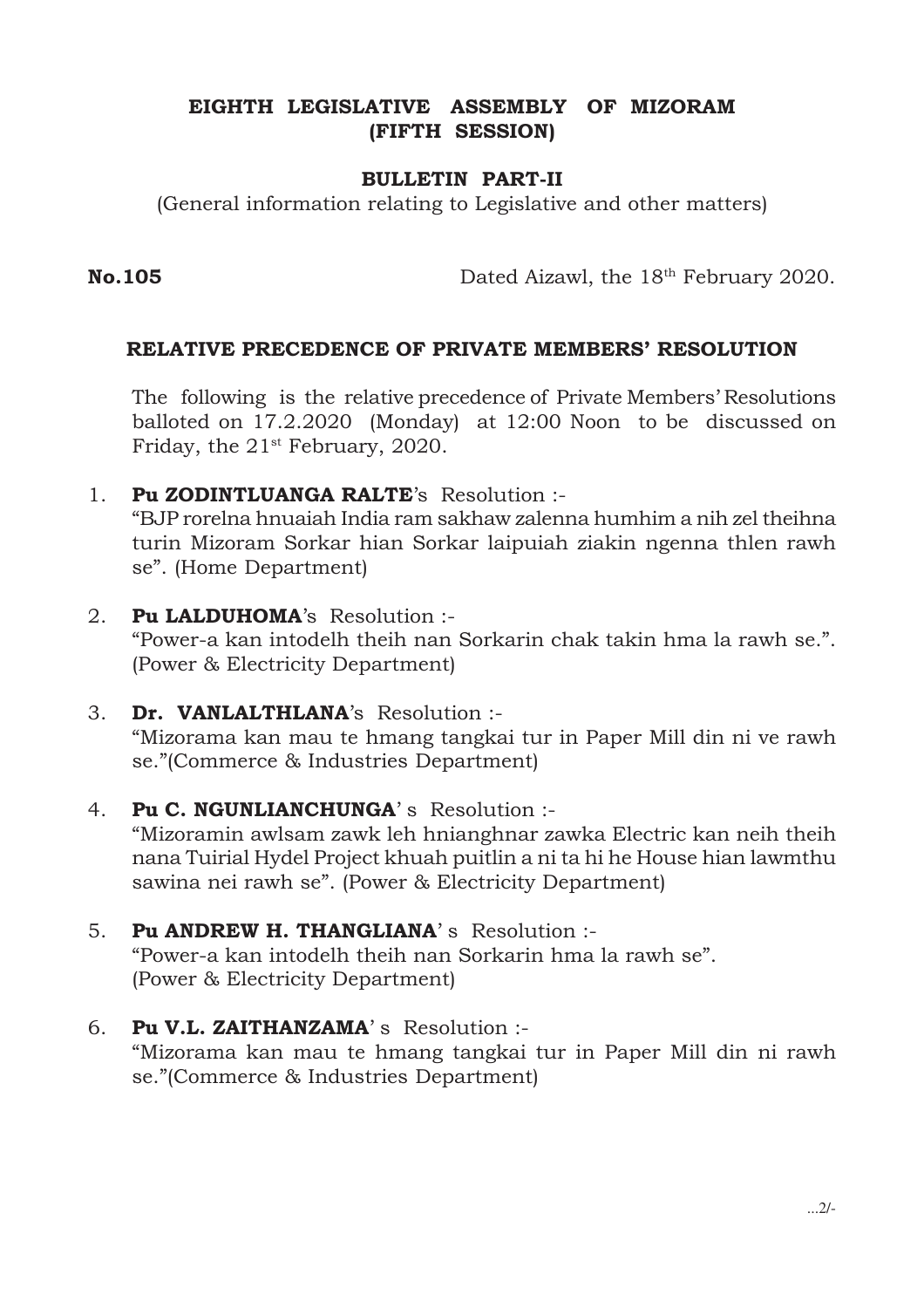7. Pu RAMTHANMAWIA's Resolution :-

"Tuikuk mahni duhthu a Mizoram chhuahsan ta te, Tripura State-a awm nghet tura kan Chief Minister zahawm tak hmalakna lo hlawhtling ta hi lawmawm kan ti". (Home Department)

## 8. Pu LALRINTLUANGA SAILO's Resolution :-

"Tuikuk mahni duhthu a Mizoram chhuahsan ta te, Tripura State-a awm nghet tura kan Chief Minister zahawm tak hmalakna lo hlawhtling ta hi lawmawm kan ti". (Home Department)

9. Dr. K. PACHHUNGA's Resolution :-

"Mizoram University Southern Campus hawn theih tura kan Chief Minister zahawm tak hmalakna lo hlawhtling ta hi lawmawm kan ti". (Higher & Technical Education Department)

10. Dr. F. LALNUNMAWIA's Resolution :-

"Tuikuk mahni duhthu a Mizoram chhuahsan te Tripura State-a awm nghet tura kan Chief Minister zahawm tak hmalakna lo hlawhtling ta hi lawmawm kan ti". (Home Department)

## 11. Pu VANLALHLANA's Resolution :-

"Power-a kan intodelh theih nan Sorkar hian chak takin hma la rawh se.". (Power & Electricity Department)

12. Pu H. BIAKZAUA's Resolution :-

"Mizoram University Southern Campus hawn theih tura kan Chief Minister zawhawm tak hmalakna lo hlawhtling ta hi lawmawm kan ti". (Higher & Technical Education Department)

# 13. Pu L. THANGMAWIA's Resolution :-

"Mizoram University Southern Campus hawn theih tura kan Chief Minister zahawm tak hmalakna lo hlawhtling ta hi lawmawm kan ti". (Higher & Technical Education Department)

# 14. Pu ZOTHANTLUANGA's Resolution :-

"Tuikuk mahni duhthu a Mizoram chhuahsan te, Tripura State-a awm nghet tura kan Chief Minister zahawm tak hmalakna lo hlawhtling ta hi lawmawm kan ti". (Home Department)

### 15. Pu LALCHHUANTHANGA's Resolution :-

"Mizorama kawngpui te hi tha leh tlo taka siam ni tawh rawh se. " (Public Works Department)